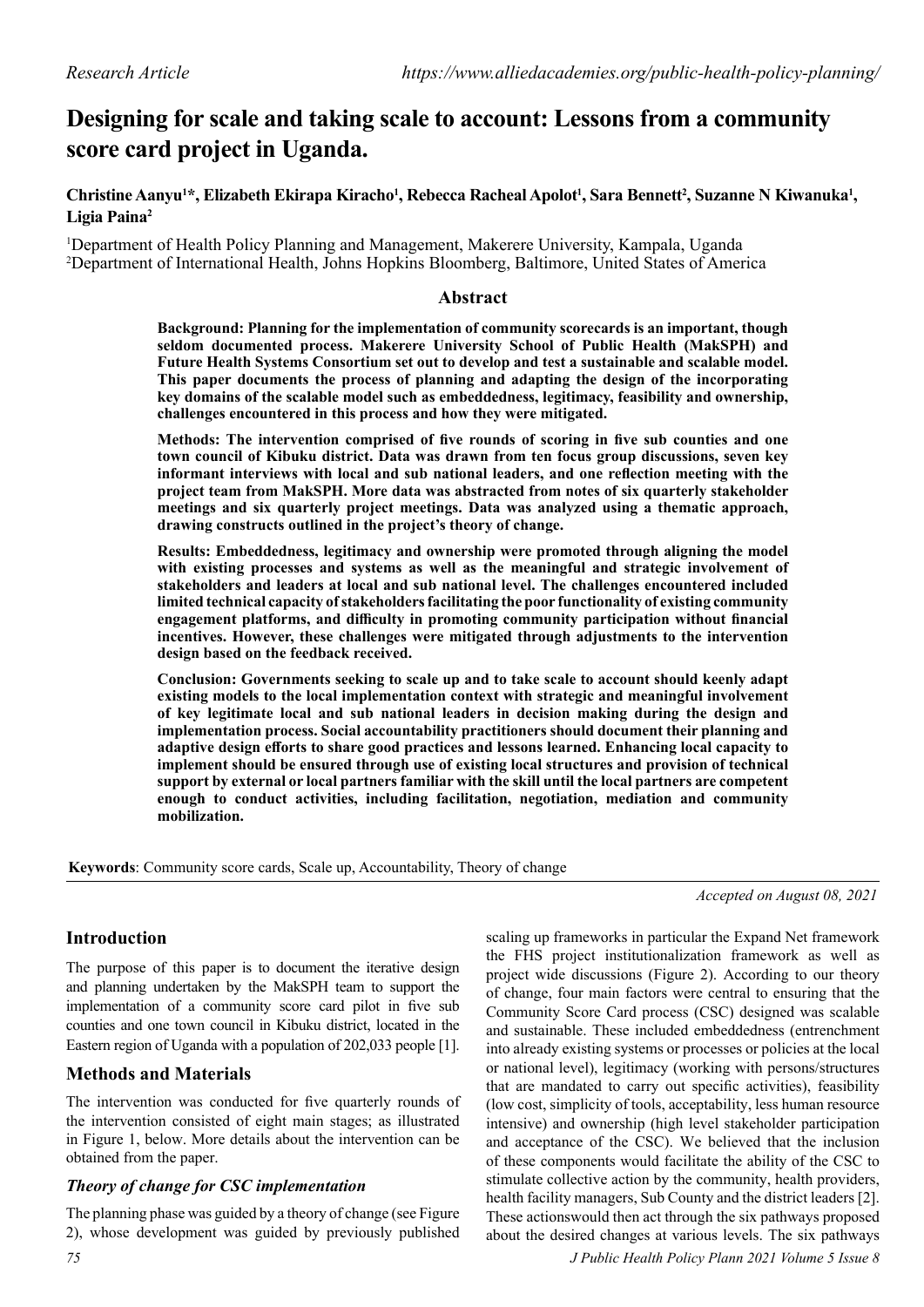*Citation: Aanyu C, Kiracho EE, Apolot RR, Bennett S, N Kiwanuka S, et al. Designing for scale and taking scale to account: Lessons from a community score card project in Uganda. J Public Health Policy Plann May 2021;5(8):75-80.*



*Figure 1. The community score card process (adapted from thecare CSC).*



*Figure 1. The community score card process (adapted from thecare CSC).*

include strengthening citizens' demand, increased resourcing, improving information flows, greater top down performance pressure, collective action on the side of citizens and collective action encompassing demand and supply. If these actions addressed the needs of the community and the leaders then we believed that the chances of institutionalizing, sustaining and taking scale into account of the CSC would be increased.

Our theory of change had five main assumptions; firstly, if the CSC was embedded in existing structures, it had a greater chance of institutionalization and sustainability. Working at community, health facility, Sub County, district and national levels would increase buy in and influence decision making processes to favor the needs of the community members. Secondly, CSCs that use legitimate stakeholders would trigger

collective action from communities, providers and district officials. Thirdly, if there was ownership by various levels of stakeholders, it would be easy to sustain, institutionalize and scale-up the CSC. Fourthly, if the CSC was feasible then it would most likely be sustained, institutionalized and scaled-up and lastly if we took scale into account, then the CSC could be sustained beyond the life of the project.

#### *Data collection methods*

We conducted ten Focus Group Discussions (FGDs); five female and five male and seven Key Informant Interviews (KIIs) as well as one reflection meeting with the project team. Data was also abstracted from quarterly project and stakeholder meeting reports.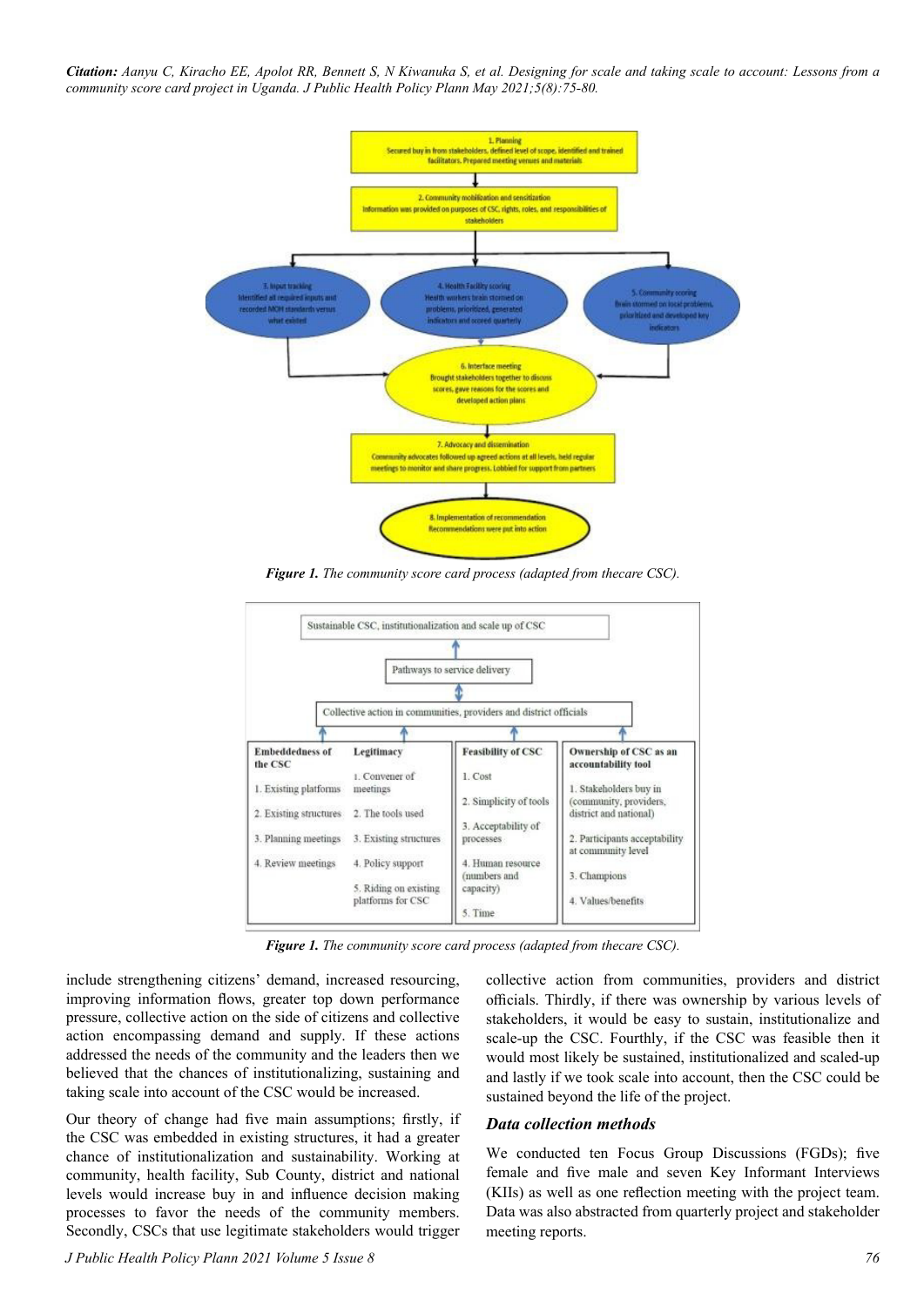All FGDs and four KIIs were conducted while three KIIs were conducted to KIIs were conducted with purposively selected technical and political leaders involved in the implementation of the CSC.

The 10 FGDs were randomly selected from the 20 FGDs involved in the first three rounds of scoring. Each FGD had 10-

12 participants representing different categories of interest groups (women and men of reproductive age, disabled persons, people with different socio economic status, elderly) and the villages in that particular sub county [3].

The FGD and KII guides contained questions aimed at gathering information related to changes observed, facilitators, challenges/ barriers, feasibility, sustainability, institutionalization and scaling up of CSC. FGDs and KIIs were conducted by trained research assistants fluent in both.

The reflection meeting was conducted once at the end of the fifth round of scoring with researchers from MakSPH. It was guided by a tool adapted from the ExpandNet 20 questions for developing a case study for scaling up.

Data was also abstracted from notes from the stakeholder and project meeting reports. These meetings were held with stakeholders from the district and sub county, implementers of the project as well as the research team from MakSPH every quarter throughout the 18 months' period of the project. Highlevel district political and technical leaders facilitated the stakeholders and project meetings [4].

#### *Data management and analysis*

All FGDs and KIIs were transcribed verbatim. During the stakeholder meetings, notes were taken and then later typed. All transcripts were read several times to allow familiarization with the data. We then developed an analytical framework based on key themes; embeddedness, legitimacy, feasibility and ownership guided by the ExpandNet framework as highlighted in the project theory of change. Codes were then developed and applied according to the analytical framework. Any new emerging codes related to the study objectives were also included [5].

#### **Results**

We present the actions that were taken to design and set up a scalable CSC model that takes scale into account by putting in place features that enhance ownership, embeddedness, legitimacy and feasibility of the CSC. We also present the challenges that were encountered and how they were mitigated.

## *Ownership of CSC*

To promote ownership of the CSC process two main actions were taken by the MakSPH team, firstly a wide range of leaders from different levels at the district were engaged throughout the planning, design and implementation process. Secondly a participatory implementation design was used where modifications were made based on feedback from the facilitators of CSCs. The inclusion of political and technical leaders in the community, sub county and district levels, as well as fostering spaces for joint dialogue across these groups was important for securing buy-in and enhancing inclusion of

locally appropriate plans based on their needs [6]. Some of these leaders also participated as facilitators of the CSC meetings. This not only promoted buy-in, involvement and ownership of the intervention in all the sub counties, but also enhanced the implementation of the project.

The participatory implementation design further promoted stakeholder buy-in, ownership and involvement of the local stakeholders. Local leaders at various levels with the mandate to mobilize and call for community meetings were involved to secure community buy-in. Feedback from facilitators was sought after every scoring to help identify what worked well and what did not during the implementation. This helped the MakSPH team modify the CSC process so as to make it more acceptable and enhance its chances for institutionalization and scale-up. For example, in the initial rounds of scoring, the process was reported to be extremely labor intensive and so in the last two rounds of scoring (fourth and fifth rounds), the MakSPH team combined the FGD and interface meetings into one community meeting held at parish level to reduce the human resource obligations which had previously made CSC labor intensive [7]. Taking community feedback into account when re-designing the CSC intervention also helped to promote ownership as echoed below by one of the MakSPH team members.

#### *Embeddedness of the CSC*

Embeddedness into the local structures and systems was promoted by working with political and technical officers from Kibuku district local government (user organization) and alignment with existing structures and policies. In the selection of user organizations, a choice had to be made between using locally based Non-Government Organizations (NGOs) working in a related accountability area and using other locally existing structures. However, in Kibuku district there was only one active NGO doing accountability related work, with minimal staff. Moreover, conducting CSC meetings was not one of the major activities in their work plan. During the design phase, stakeholders and the research team therefore decided to use multiple existing technical and political structures such as Senior Assistant Secretary (SAS), Health Unit Management Committees (HUMCs), Local Council (LC) leaders and Village Health Team (VHT) members among others. These personnel existed in adequate numbers, and could carry out CSC activities as part of their daily activities since this was not outside their job description [8].

#### *Legitimacy of the CSC*

As noted above legitimacy was ensured by aligning CSC implementation within existing systems, policies and processes including; working with personnel who had the mandate to perform different tasks within the CSC process. This was considered important because such structures could potentially continue performing the expected services even after the project exits or continue with minimal additional pay since them (the local personnel) would be performing duties that are within their mandate. These leaders felt that the CSC was enabling them fulfil their mandate and were therefore supportive of the programme and its continuity. In addition, they command the respect that is required from the community, as acknowledged.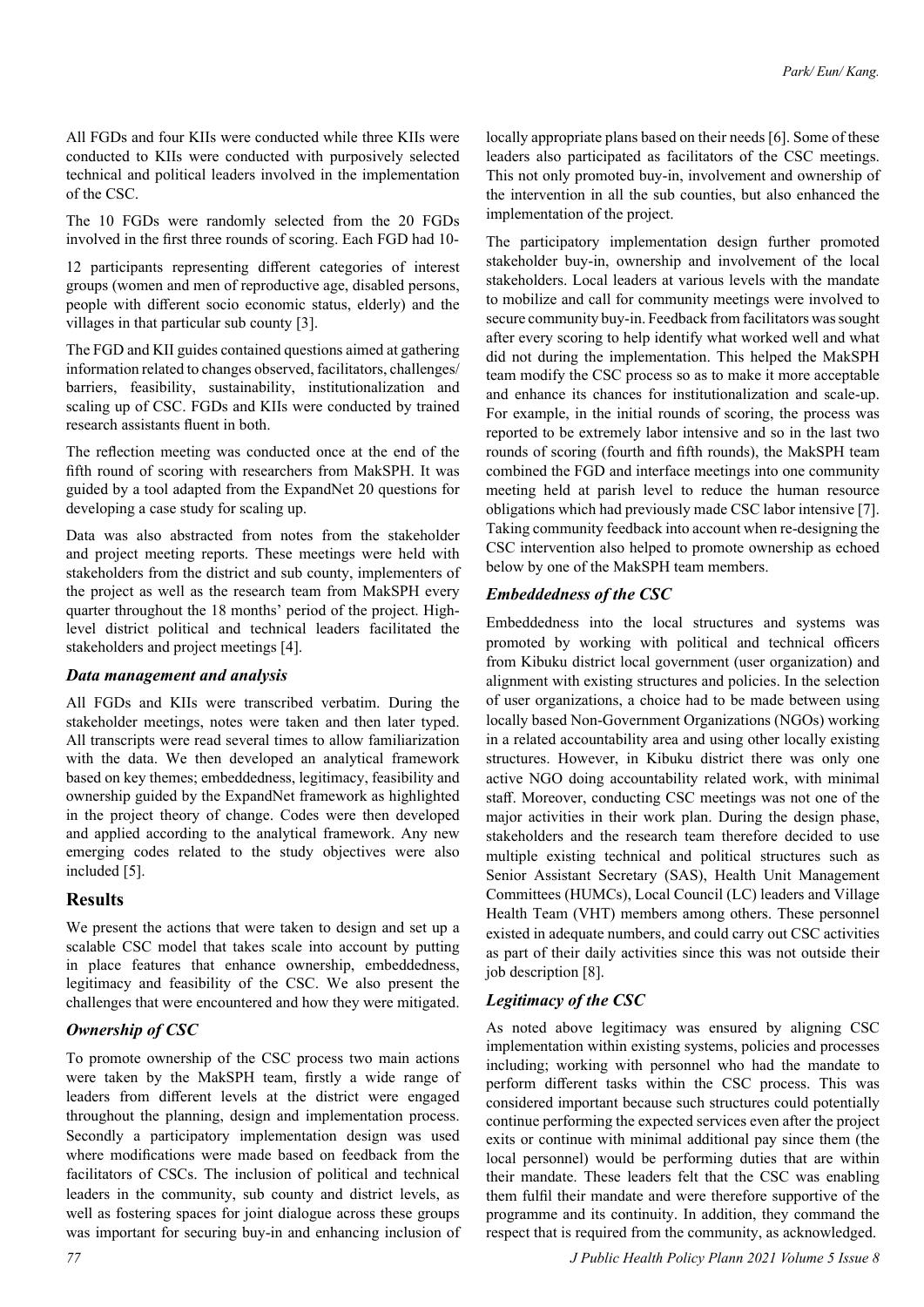*Citation: Aanyu C, Kiracho EE, Apolot RR, Bennett S, N Kiwanuka S, et al. Designing for scale and taking scale to account: Lessons from a community score card project in Uganda. J Public Health Policy Plann May 2021;5(8):75-80.*

# *Feasibility of CSC*

The research team aimed at designing a simple low-cost intervention to enhance the feasibility for scale-up, sustainability, and institutionalization of the CSC. During the implementation of this intervention, several actions were undertaken to lower the associated costs. These included use of locally existing personnel who could be paid government allowance rates which are lower than rates often paid to NGOs, removal of refreshments for the community meetings and allowances for the community and health workers. These low cost implementation approaches were however not always welcomed by stakeholders who were used to receiving allowances from other projects and political leaders as noted in the quotations.

## **Discussion**

Whereas the scale up literature often puts emphasis on the ability to implement an intervention on a large geographical scale, taking scale into account for social accountability interventions emphasizes the importance of putting in place deliberate actions that encourage strategic partnerships that can enhance accountability by leveraging the influence of more powerful parties/stakeholders. In the discussion we reflect on the extent to which we were able to achieve both these aims by using a model that aimed at enhancing embeddedness, feasibility, ownership and legitimacy.

We found that by far the most important domains for enabling wide scale implementation within our framework were feasibility and ownership. To make the CSC feasible and scalable, attention should be paid to its design, technical capacity of implementers and the cost of implementation. The design should be simple without overly complicated processes and tools to allow stakeholders with limited capacity to use them. This calls for flexibility during implementation to allow modification of the model and its implementation. The complexity of the CSC process with regard to the number of meetings held and the time commitments for both the community members who attend the meetings as well as the facilitators of these meetings also affected the feasibility of implementing the intervention on a wide scale. Reducing the number and length of meetings therefore redeemed time and simplified the CSC process making it more feasible to the implementing team and other stakeholders.

One of the barriers to implementation of CSCs identified in earlier projects in Uganda, was the human resource intensity of the CSC process. In our CSC process, we made changes by reducing the number of meetings hence time commitments for both the implementers and community members. Additionally, the facilitators of CSCs should also have the technical capacity required to facilitate the CSC if it is to be implemented sustainably using existing structures [9]. This was achieved by the training that was offered to the district stakeholders who acted as facilitators and coordinators during the CSC scoring. Selection criteria of the facilitators by the implementers should therefore ensure that their capacity to carry out the required tasks is included. If the local facilitators lack this capacity, a team external to the district should provide support with the aim of enabling the district to strengthen its own capacity to support CSC activities. Furthermore, existing teams need to be available

in adequate numbers to carry out scoring as required. Whereas we did the scoring quarterly, implementers should consider bi annual scoring if it is to be done as a routine activity.

High costs were also noted as factors that constrained scale up of interventions including social accountability interventions. To keep costs low it is important to minimize the inclusion of inputs that may attract high costs. Further details about the cost of implementing CSCs can be obtained [10].

Information access and citizen voice are often not enough to deliver accountability. They need to be accompanied by the support of powerful leaders and building of relationships. Local ownership and legitimacy were therefore particularly pivotal for taking scale into account. Working with legitimate persons enabled us to involve leaders who had the authority and mandate to take the required actions at community and sub national levels. Leaders at different levels can play a critical role in influencing the scale of impact of the CSCs. While legitimate community level leaders can play an important role in ensuring that the CSC's are locally accepted and implemented successfully, they may not have much leverage in influencing upstream factors but can build coalitions with powerful stakeholders at higher levels. It is therefore important to plan for early and continuous meaningful engagement of leaders at community, district and national level. In Uganda community score cards are not routinely implemented under existing public sector processes. There are ongoing discussions with the national leadership to identify appropriate entry points for carrying out community score cards routinely and linking them with existing decision making platforms. This requires that the CSC processes are conducted by legitimate persons and embedded into the routine public sector processes aimed at enhancing accountability. Legitimacy and embeddedness are particularly important for scale up if the implementation model is relying on the use of existing public sector processes and systems [11]. Leaders also need to appreciate the benefits of their participation in the CSC to secure their buy-in and active participation in holding duty bearers accountable. It is therefore important to ensure that the CSC design allows the CSC to identify and contribute to meeting the local needs. From our findings, the key technical and political stakeholders and leaders interviewed reported that the CSC provides a useful method of assessing their performance giving them an opportunity to identify and solve problems affecting their communities. Hence their desire and enthusiasm to see the CSC implementation continue on a wider scale. These kinds of interactions can also lead to a scale shift where you find a large scale change in accountability as a result of influence from specific key leaders. Such changes can then be embedded into local systems by their inclusion in work plans, budgets and job descriptions.

One of the shortcomings of using legitimate persons may be political and elite capture. If this is detected, steps should be taken to overcome it by leveraging the support of the pro accountability actors. Another challenge was frequent changes in leadership. For example, during the eighteen months' period of this pilot, two of the top technical and political leaders in the district were changed. Other authors have sighted this as a barrier to scaling up interventions.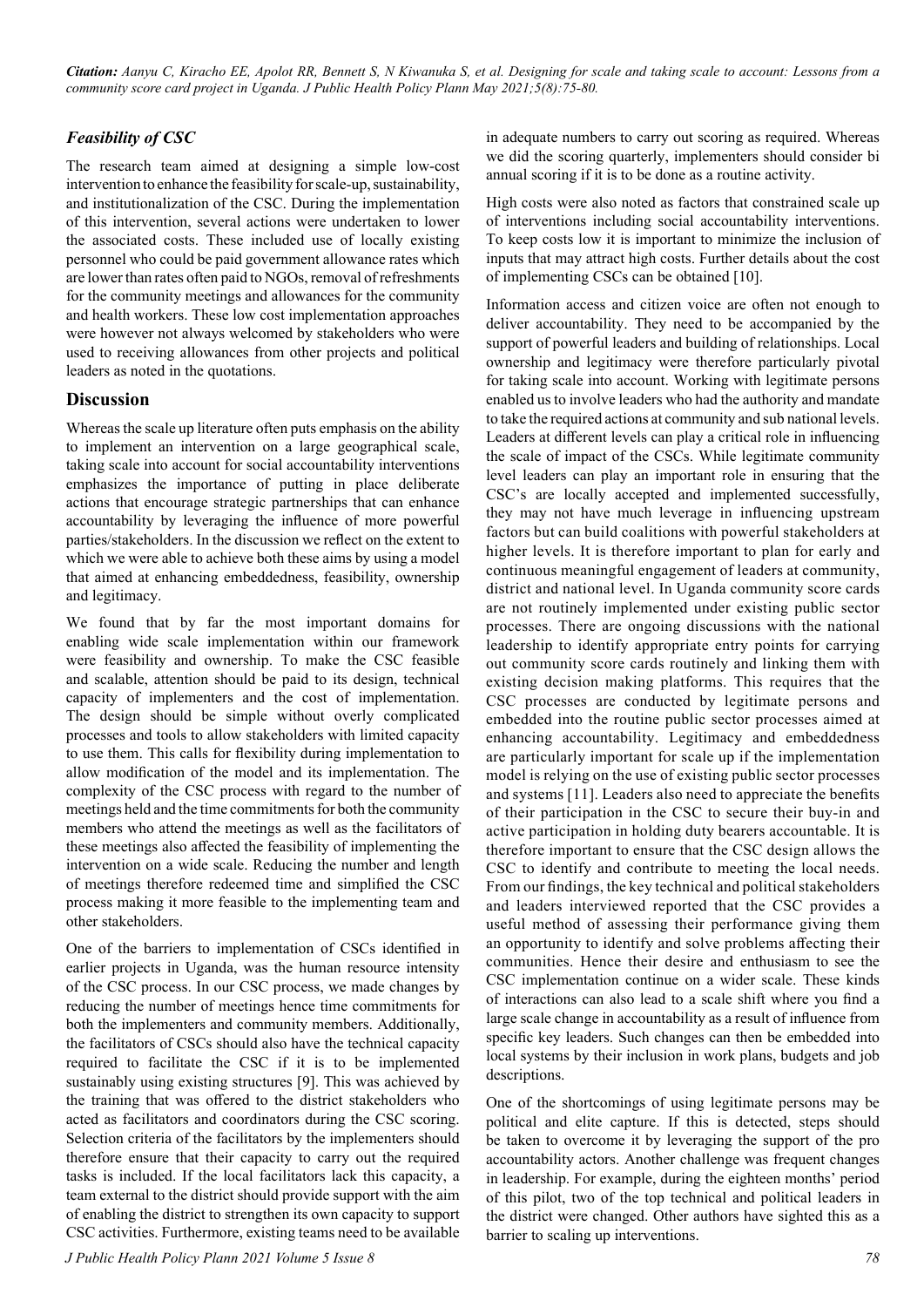Heavy reliance on interviews done among community members, leaders and the research team who were involved in the implementation of the project is one of the limitations of the study. This may have biased the responses. However, these interviews were triangulated by considering responses from all the different groups of stakeholders involved. Furthermore, we reported both positive and negative findings [12]. Another limitation was the short implementation period which was inadequate for observing scale up. Furthermore, this design did not allow us to assess the extent to which the community voice was truly realized. We recommend this as an area for further research.

## **Conclusion**

Embeddedness, legitimacy and ownership were mainly encouraged and promoted through alignment with existing processes and systems as well as meaningful and strategic involvement of the stakeholders and local leaders at local and sub national level. The key factors that enhanced feasibility included use of a simple low cost design that was implemented by locally existing stakeholders. The use of a participatory implementation design with mechanisms for continuous support during implementation and availability of minimal funding for supporting key activities were also central to the success of the implementation process. Governments seeking to scale up CSCs and to take scale to account should keenly adapt existing models to the local implementation context with the strategic and meaningful involvement of legitimate key local and sub national leaders in decision making during the design and implementation process. Social accountability practitioners should document their planning and adaptive design efforts in order to share good practices and lessons learned. Ideally, enhancing local capacity to implement CSCs should be ensured through the use of existing local structures and the provision of technical support by the implementing partners until the local partners are competent enough to conduct CSC activities including facilitation, negotiation, mediation and community mobilization.

## **Consent for Publication**

Consent to publish the findings of the study was obtained at the point of seeking consent to participate. The participants' confidentiality and anonymity while reporting was assured with only investigators and the research team having access to the transcripts.

## **Availability of Data and Materials**

The data used to undertake this study can be availed on request from the corresponding author.

## **Competing Interests**

All the authors had no competing interests.

## **Funding**

The project was supported by DFID through the Future Health Systems (FHS) Consortium program under the Award Number HRPC09 Delivering Effective Health Services. The content of this manuscript is solely the responsibility of the authors and does not necessarily represent the official views of the DFID.

We also acknowledge the Kibuku district administration, the research assistants and our study participants.

# **Authors' Contributions**

All authors contributed towards the conceptualization of the paper. EKK and CA did the data coding, conducted the analysis for the study and led the drafting of the manuscript. All authors reviewed the drafts, provided significant intellectual input and approved the final manuscript.

## **Acknowledgements**

Special thanks to DFID who provided funding for this work through the Future Health Systems consortium. We also appreciate Kibuku Local government and the study participants for taking part in this study.

#### **References**

- 1. Agarwal S, Heltberg R, Diachok M. Scaling-up social accountability in World Bank operations. The World Bank. 2009;1–12.
- 2. Blake C, Annorbah-Sarpei NA, Bailey C, et al. Scorecards and social accountability for improved maternal and newborn health services: A pilot in the Ashanti and Volta regions of Ghana. Int J Gynaecol Obstet. 2016;135:372–79.
- 3. [Mutale W, Stringer J, Chintu N, et al. Application of](http://dx.doi.org/10.1371/journal.pone.0093977)  [Balanced Scorecard in the Evaluation of a Complex Health](http://dx.doi.org/10.1371/journal.pone.0093977)  [System Intervention: 12 Months Post Intervention Findings](http://dx.doi.org/10.1371/journal.pone.0093977)  [from the BHOMA Intervention: A Cluster Randomised Trial](http://dx.doi.org/10.1371/journal.pone.0093977)  [in Zambia. PLOS ONE. 2014;9:93977.](http://dx.doi.org/10.1371/journal.pone.0093977)
- 4. [Weir E, d'Entremont N, Stalker S, et al. Applying the](http://dx.doi.org/10.1186/1471-2458-9-127)  [balanced scorecard to local public health performance](http://dx.doi.org/10.1186/1471-2458-9-127)  [measurement: deliberations and decisions. BMC Pub Heal.](http://dx.doi.org/10.1186/1471-2458-9-127)  [2009;9:127.](http://dx.doi.org/10.1186/1471-2458-9-127)
- 5. [Edward A, Osei-Bonsu K, Branchini C, et al. Enhancing](http://dx.doi.org/10.1186/s12913-015-0946-5)  [governance and health system accountability for people](http://dx.doi.org/10.1186/s12913-015-0946-5)  [centered healthcare: an exploratory study of community](http://dx.doi.org/10.1186/s12913-015-0946-5)  [scorecards in Afghanistan. BMC Heal Serv Res. 2015;15:299.](http://dx.doi.org/10.1186/s12913-015-0946-5)
- 6. [Milat AJ, King L, Bauman AE, et al. The concept of](http://dx.doi.org/10.1093/heapro/dar097)  [scalability: increasing the scale and potential adoption of](http://dx.doi.org/10.1093/heapro/dar097)  [health promotion interventions into policy and practice.](http://dx.doi.org/10.1093/heapro/dar097)  [Heal Promot Int. 2013;28:285–98.](http://dx.doi.org/10.1093/heapro/dar097)
- 7. [Gullo S, Galavotti C, Altman L, et al. A review of CARE's](http://dx.doi.org/10.1093/heapol/czw064)  [Community Score Card experience and evidence. Health](http://dx.doi.org/10.1093/heapol/czw064)  [Policy Plan. 2016;31:1467–78.](http://dx.doi.org/10.1093/heapol/czw064)
- 8. [Hanson K, Ranson MK, Oliveira-Cruz V, et al. Expanding](http://dx.doi.org/10.1002/jid.963)  [access to priority health interventions: a framework for](http://dx.doi.org/10.1002/jid.963)  [understanding the constraints to scaling-up. J Int Dev.](http://dx.doi.org/10.1002/jid.963)  [2003;15:1-14.](http://dx.doi.org/10.1002/jid.963)
- 9. [Keenan KF, Van Teijlingen E, Pitchforth E, et al. The](http://dx.doi.org/10.1783/0000000052972825)  [analysis of qualitative research data in family planning and](http://dx.doi.org/10.1783/0000000052972825)  [reproductive health care. BMJ. 2005;31:40–3.](http://dx.doi.org/10.1783/0000000052972825)
- 10. [Greenhalgh T, Robert G, Macfarlane F, et al. Diffusion of](http://dx.doi.org/10.1111/j.0887-378X.2004.00325.x)  [innovations in service organizations: systematic review and](http://dx.doi.org/10.1111/j.0887-378X.2004.00325.x)  [recommendations. Milbank Q. 2004;82:581–629.](http://dx.doi.org/10.1111/j.0887-378X.2004.00325.x)